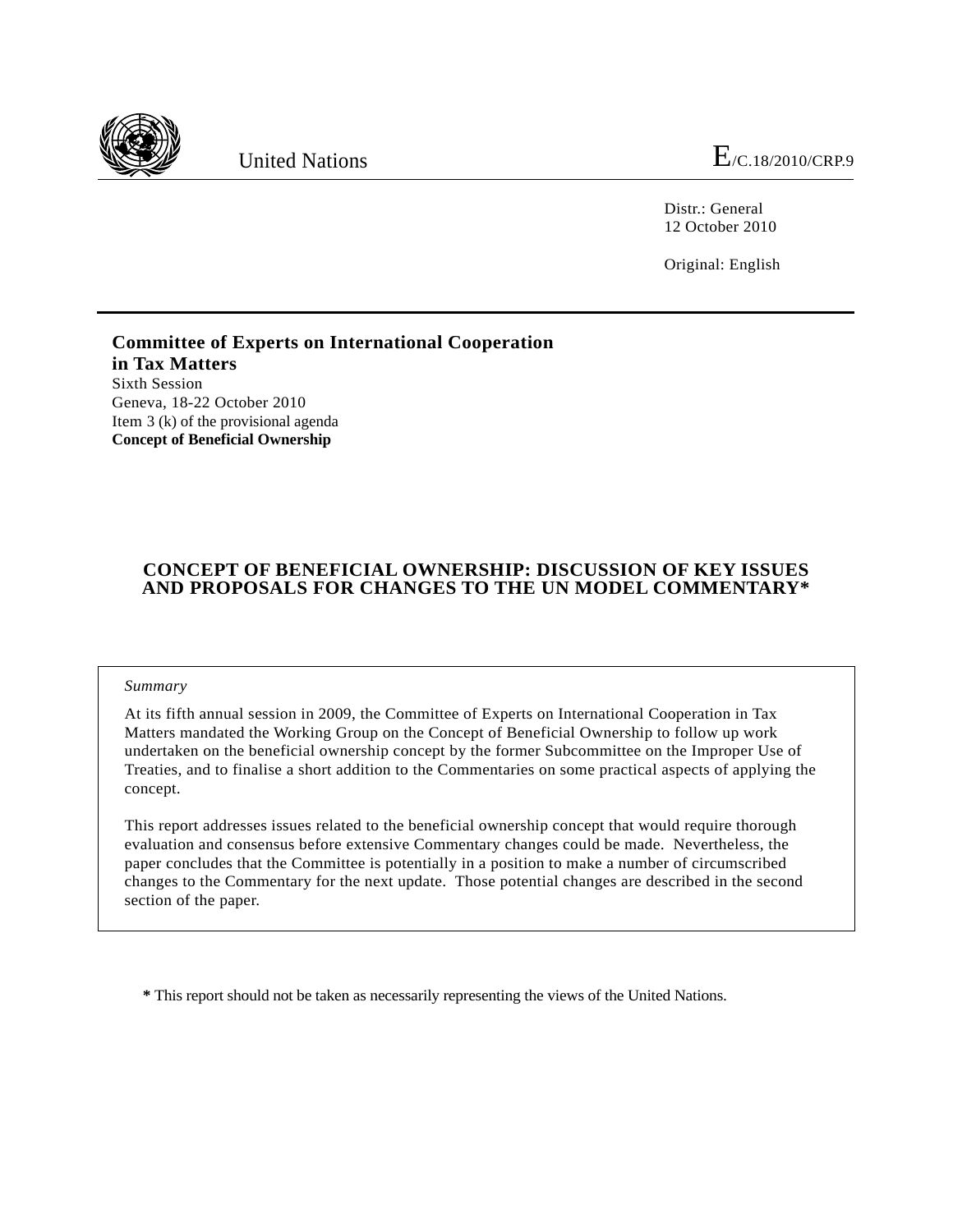## **CONCEPT OF BENEFICIAL OWNERSHIP: DISCUSSION OF KEY ISSUES AND PROPOSALS FOR CHANGES TO THE UN MODEL COMMENTARY**

## **Introduction**

1. At its fifth annual session in 2009 the United Nations Committee of Experts on International Cooperation in Tax Matters agreed to a number of mandates for work on various topics to be carried out by Subcommittees and Working Groups. Among these mandates is the following mandate for the Working Group on the Concept of Beneficial Ownership:

(v) Concept of Beneficial Ownership: coordinated by Mr. Louie and mandated to follow up on the beneficial ownership concept, this work begun by the former Subcommittee on the Improper Use of Treaties, and to finalise a short addition to the Commentaries required on some practical aspects of applying the concept.

2. When the proposal to develop this concept was discussed at the fifth annual session, Mr. Louie cautioned that significant progress would not be likely, given that there little international agreement regarding the meaning of the term "beneficial ownership", found in Articles 10, 11 and 12 of the UN Model Double Tax Convention, and that many countries have had relatively little experience interpreting and applying beneficial ownership concepts in their domestic law. This paper attempts to briefly describe a few of the issues related to the beneficial ownership concept that would require thorough evaluation and consensus before extensive Commentary changes could be made. Nevertheless, the Committee is potentially in a position to make a number of circumscribed changes to the Commentary for the next update. Those potential changes are described in the second section of the paper.

### **Some Issues Related to the Interpretation of the Beneficial Ownership Concept**

3. **Application of domestic law vs. contextual meaning** – Income tax treaties customarily do *not* contain a definition of "beneficial ownership". Paragraph 2 of Article 3 (General Definitions) provides a rule that undefined terms shall have the meaning prescribed under the domestic laws of the State applying the treaty (i.e., the State granting the treaty benefits), unless the context otherwise requires. This is the practice, for instance, of the United States, which has a fairly developed body of case law regarding the interpretation of the term "beneficial ownership". The following is an excerpt from the Technical Explanation to the 2006 U.S. Model Tax Convention:

The term "beneficial owner" is not defined in the Convention, and is, therefore, defined as under the internal law of the State granting treaty benefits (*i.e.*, the source State). The beneficial owner of the dividend for purposes of Article 10 is the person to which the income is attributable under the laws of the source State. Thus, if a dividend paid by a corporation that is a resident of one of the States (as determined under Article 4 (Residence)) is received by a nominee or agent that is a resident of the other State on behalf of a person that is not a resident of that other State, the dividend is not entitled to the benefits of this Article. However, a dividend received by a nominee on behalf of a resident of that other State would be entitled to benefits. These limitations are confirmed by paragraph 12 of the Commentary to Article 10 of the OECD Model. See also paragraph 24 of the Commentary to Article 1 of the OECD Model.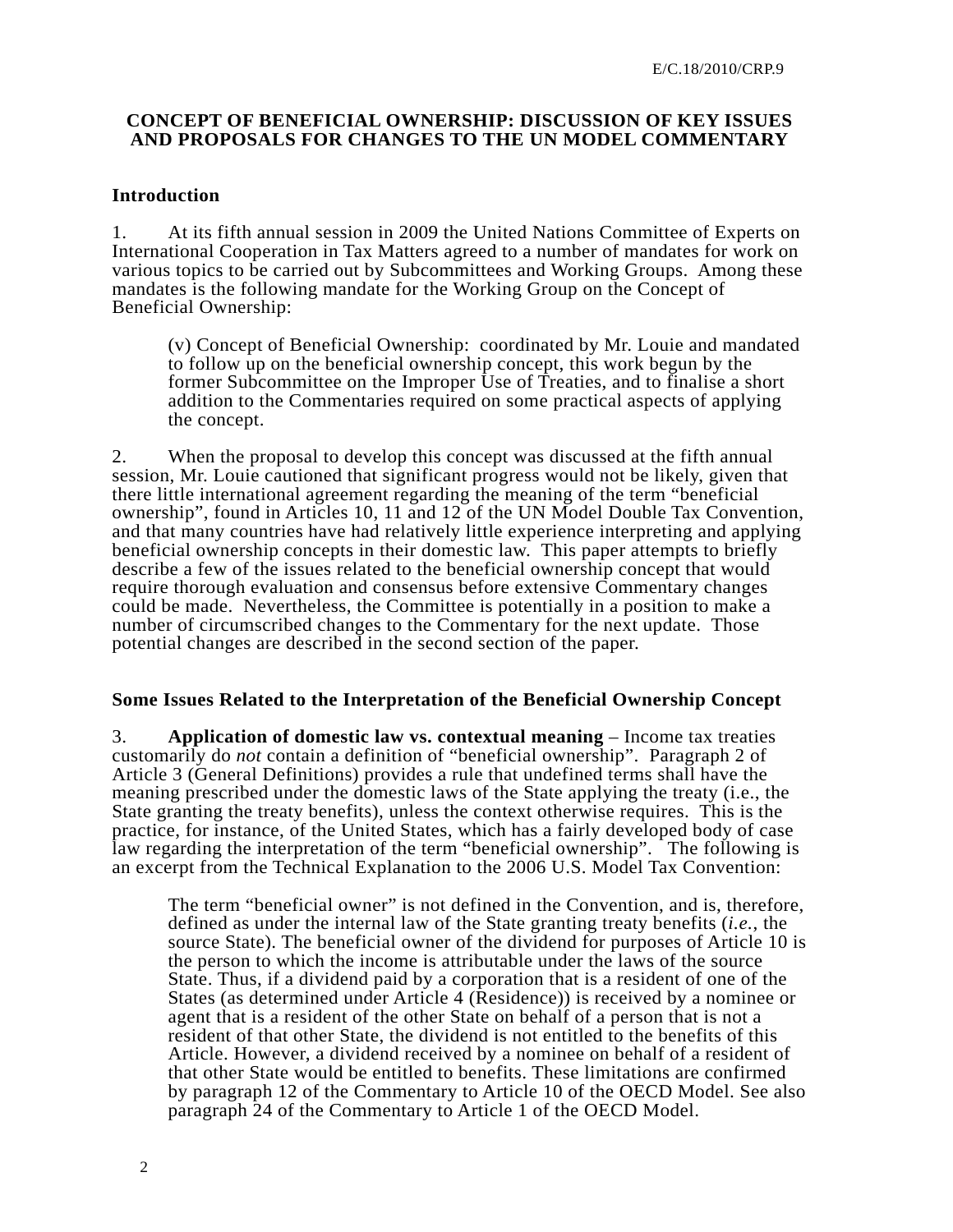4. While some countries follow the practice of applying the beneficial ownership principles of the source State, there is no international consensus that this should be the standard application of income tax treaties. Paragraph 2 of Article 3 in this respect provides that if "the context otherwise requires" an undefined term may, depending on the circumstance as well as agreement by the competent authorities, have a meaning of a term that is independent of the domestic law of either country.

5. In reality, many countries do not have well-developed rules in their domestic laws to apply when those countries are the source State. These countries may favour the development and application of an internationally agreed definition of the term "beneficial owner." In the 2006 *Indofood* decision<sup>1</sup>, the United Kingdom's Court of Appeal arrived at a similar conclusion, and referred in its decision to an "international fiscal meaning" of the term. The court decision expressly stated that "the term 'beneficial owner' is to be given an international fiscal meaning not derived from the domestic laws of the contracting states." Those adopting this approach in the UN Model context look to the limited elaboration of the term in the Commentaries – for example, paragraph 14 of the Commentary to Article 10 cites paragraph 12 of the 1995 OECD Commentary to OECD Article 10 which states: "Under paragraph 2, the limitation of tax in the State of source is not available when an intermediary, such as agent or nominee, is interposed between the beneficiary and the payer, unless the beneficial owner is a resident of the other Contracting State.

6. A third interpretation could be to apply a contextual meaning of the term in certain instances, such as when an application of the source State's definition would produce a result that is not consistent with the purpose of the treaty. This is the general approach of the revenue authority of the United Kingdom, as described in guidance released by Her Majesty's Revenue and Customs after the *Indofood* decision:

Where there is no abuse of the DTC, there is no need, in practice, to apply the "international fiscal meaning" of beneficial ownership. The object of the treaty is likely to be met just as easily using the UK domestic law meaning of beneficial ownership. HMRC will also accept that there is no need to invoke the "international fiscal meaning" of beneficial ownership to deny treaty benefits where the lender receiving income directly from the SPV (the "true" beneficial owner of the interest) would, if they have been the direct recipient of the interest, have been entitled to treaty benefits as a resident of a state with which the UK has a DTC with zero withholding on interest.

# **Relevance of the domestic laws of the country of residence**

7. An additional question that arises is the relevance, if any, of the domestic laws of the residence country to the beneficial ownership analysis. For instance, if priority is assigned to the beneficial ownership concepts under the laws of the source State, what bearing does the law of the residence country have?

8. A number of arguments can be made that the domestic law of the residence State has a role in the beneficial ownership analysis. For instance, one argument is that the domestic law of the residence State should be taken into account in determining whether a payee is a resident of the other Contracting State. According to this view, it is especially important to include this in a beneficial ownership

 $1$  [2006] EWCA Civ 158.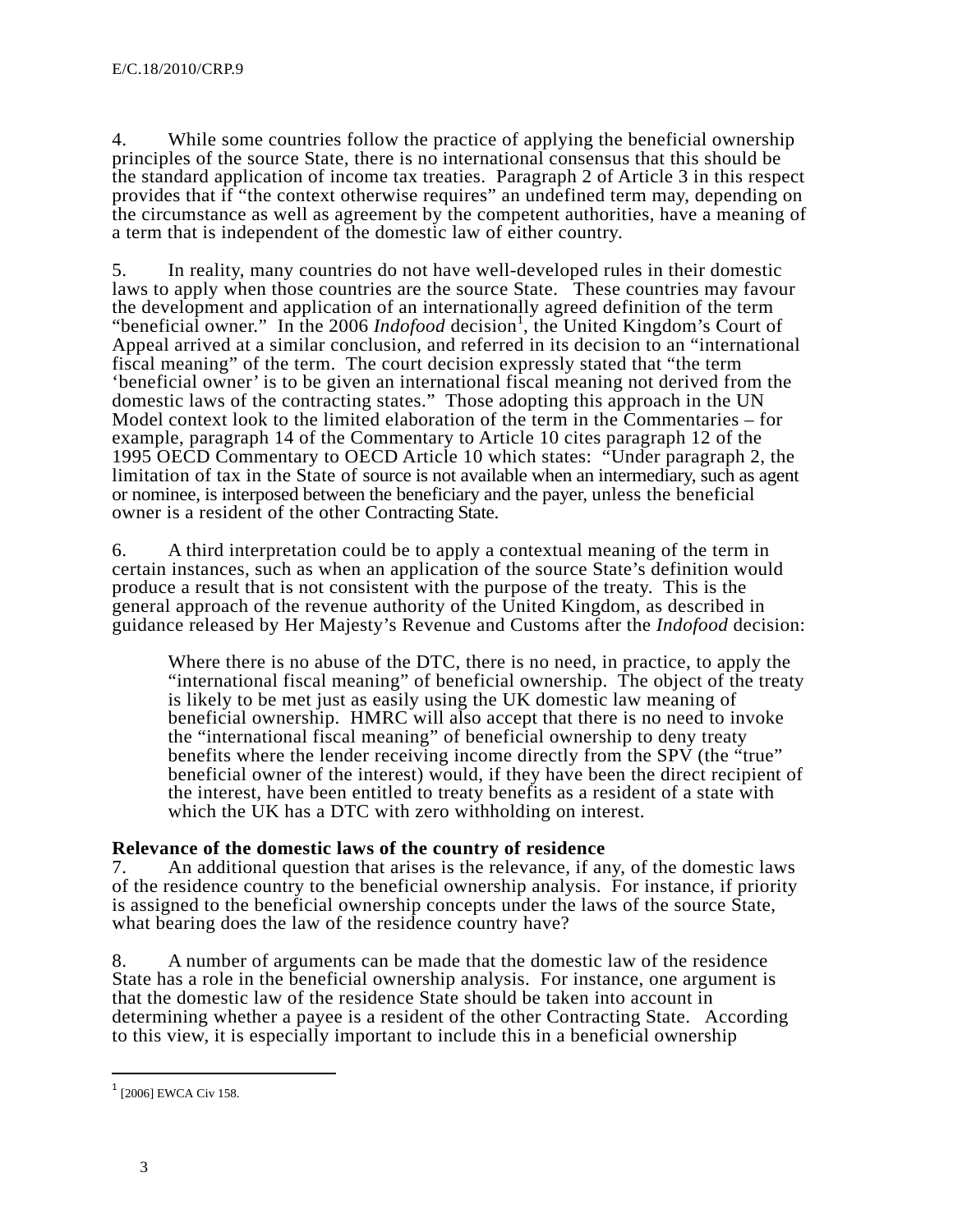analysis, because with increasing frequency, situations arise in which an entity receiving a payment that could enjoy treaty benefits may be viewed differently by two treaty jurisdictions. For instance, an entity may be viewed as a body corporate by one country and as fiscally transparent by the other country. In these situations, the domestic laws of the residence State should be taken into account to avoided unintended treaty results, including the erroneous granting of benefits in undeserved instances as well as the denial of treaty benefits in situations where benefits should be given. A fuller explanation of the U.S. perspective on this topic is found in Annex 1. It is noted, however, that at this stage the UN Committee of Experts on International Cooperation in Tax Matters has not taken a view on the approach taken in the OECD Partnerships Report, or on these issues more generally.

# **Some Country Practices in the Area of Beneficial Ownership**

9. Country practices to date regarding the application of beneficial ownership principles are varied. Some countries, such as the United States, rely on a body of case law regarding the interpretation of the term. An example is the *Aiken Industries* case of 1971<sup>2</sup> in which the U.S. Tax Court determined that a company resident in Honduras, to whom a promissory note had been assigned, was in substance an agent for a company in a third state with respect to interest that was being paid by a U.S. company, and thus not entitled to the benefits of the exemption for interest in the U.S.- Honduras income tax treaty.

10. Other countries have taken a more prescriptive approach by adopting, in their domestic laws, lists of criteria or factors that will be used in determining if a recipient of income should be considered the beneficial owner of the income. An example of this approach is Circular 601 that was released by China's State Administration of Taxation in 2009. The criteria set forth in the Circular examine a number of the attributes of the entity receiving the of the income, including the nature and extent of the entity's business activities, the extent to which the entity is subject to tax, and any contractual obligations of the entity to distribute its income to entities in a third country. See Annex 2 for a fuller description of China's Circular 601.

# **Proposals for UN Model Update**

11. Given the numerous policy-level and technical-level issues related to the beneficial ownership concept, it appears that at this time the Committee is not in a position to entertain extensive revisions on the topic for the next update of the UN Model. Nevertheless, there are possibilities to make certain revisions to the Model Commentary in addition to the changes that have already been agreed to regarding improper use of the Convention that are found in the previously agreed changes to the Commentary to Article 1.

12. The proposed changes draw upon some of the language of the latest version of the OECD Model which it is believed assists the application of treaties following the UN Model, without entering into some of the controversies noted above. The proposals should not be taken as expressing a view on other aspects of the Commentary not addressed specifically, however. Language to be deleted is indicated with a strike-through, and proposed new language is indicated with *bold, italics and underline*. The proposals are as follows:

 $^{2}$  56 T.C. 925 (1971).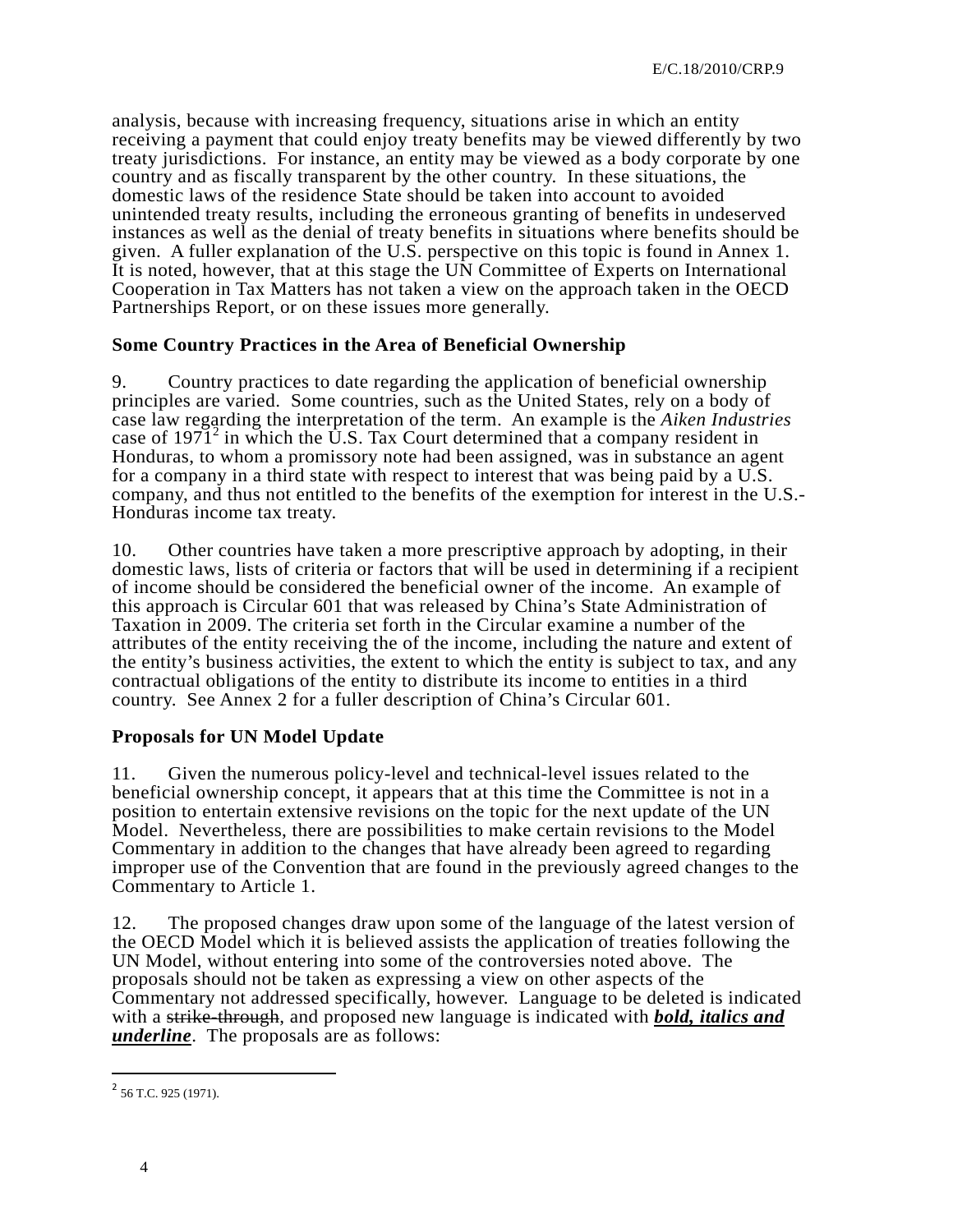### **(a) Revise paragraph 14 of the Commentary to Article 10 as follows**:

14. The Commentary on the OECD Model Convention contains the following relevant passages:

"If a partnership is treated as a body corporate under the domestic laws applying to it, the two Contracting States may agree to modify subparagraph (a) of paragraph 2 in a way to give the benefits of the reduced rate provide for parent companies also to such partnership." [para 11]

"Under paragraph 2, the limitation of tax in the State of source is not available when an intermediary, such as an agent or nominee, is interposed between the beneficiary and the payer, unless the beneficial owner is a resident of the other Contracting State … States which wish to make this more explicit are free to do so during bilateral negotiations…" [para 12]

*"The requirement of beneficial ownership was introduced in paragraph 2 of Article 10 to clarify the meaning of the words "paid … to a resident" as they are used in paragraph 1 of the Article. It makes plain that the State of source is not obliged to give up taxing rights over dividend income merely because that income was immediately received by a resident of a State with which the State of source had concluded a convention. The term "beneficial owner" is not used in a narrow technical sense, rather, it should be understood in its context and in light of the object and purposes of the Convention, including avoiding double taxation and the prevention of fiscal evasion and avoidance." [para 12]*

*"Where an item of income is received by a resident of a Contracting State acting in the capacity of agent or nominee, it would be inconsistent with the object and purpose of the Convention for the State of source to grant relief or exemption merely on account of the status of the immediate recipient of the income as a resident of the other Contracting State. The immediate recipient of the income in this situation qualifies as a resident, but no potential double taxation arises as a consequence of that status, since the recipient is not treated as the owner of the income for tax purposes [in the State of residence. It would be equally inconsistent with the object and purpose of the Convention for the State of source to grant relief or exemption where a resident of a Contracting State, otherwise than through an agency or nominee relationship, simply acts as a conduit for another person who in fact received the benefits of the income concerned. For these reasons, the report from the Committee on Fiscal Affairs entitled "Double Taxation Conventions and the Use of Conduit Companies"<sup>3</sup> concludes that a conduit company cannot normally be regarded as the beneficial owner if, though the formal owner, it has, as a practical matter, very narrow powers which render it, in relation to the income concerned, a mere fiduciary or administrator acting on account of the interested parties]." [para 12.1]*

*"Subject to other conditions imposed by the Article, the limitation of tax in the State of source remains available when an intermediary, such as an* 

<sup>&</sup>lt;sup>3</sup> Reproduced in Volume II of the loose-leaf version of the OECD Model Tax Convention, at page  $R(6)-1$ .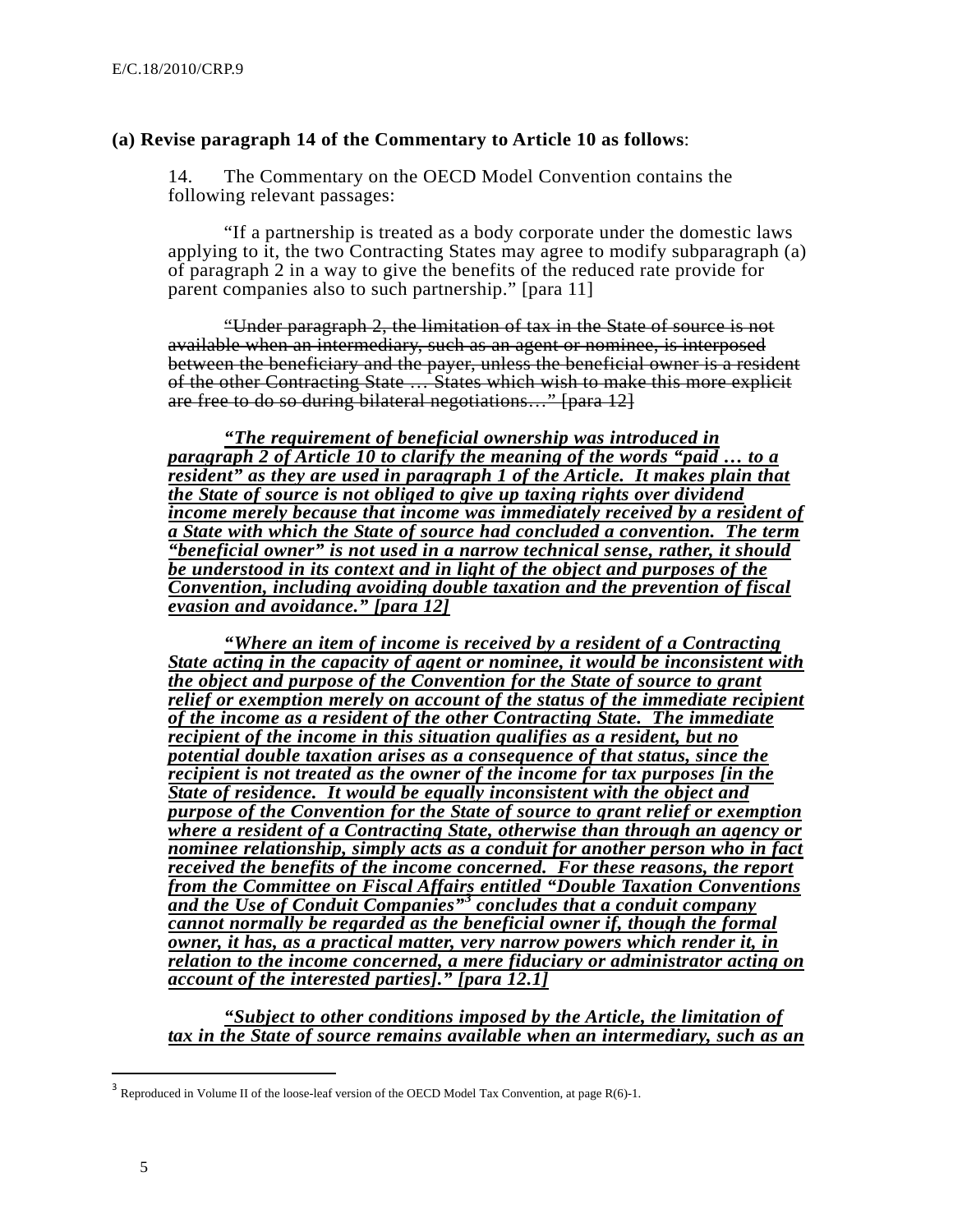### *agent or nominee located in a Contracting State or in a third State, is interposed between the beneficiary and the payer but the beneficial owner is a resident of the other Contracting State (the text of the Model was amended in 1995 to clarify this point, which has been the consistent position of all Member countries). States which wish to make this more explicit are free to do so during bilateral negotiations. [para 12.2]"*

"The tax rates fixed by the Article for the tax in the State of source are maximum rates. The States may agree, in bilateral negotiations, on lower rates or even on taxation exclusively in the State of the beneficiary's residence. The reduction of rates provided for in paragraph 2 refers solely to the taxation of dividends and not to the taxation of the profits of the company paying the dividends." [para 13]".

#### **(b) Revise paragraph 19 of the Commentary to Article 11 as follows:**

19. The Commentary on the OECD Model Convention contains the following relevant passages:

"Under paragraph 2, the limitation of tax in the State of source is not available when an intermediary, such as an agent or nominee, is interposed between the beneficiary and the payer, unless the beneficial owner is a resident of the other Contracting State … States which wish to make this more explicit are free to do so during bilateral negotiations." [para 8]

*"The requirement of beneficial ownership was introduced in paragraph 2 of Article 11 to clarify the meaning of the words "paid … to a resident" as they are used in paragraph 1 of the Article. It makes plain that the State of source is not obliged to give up taxing rights over interest income merely because that income was immediately received by a resident of a State with which the State of source had concluded a convention. The term "beneficial owner" is not used in a narrow technical sense, rather, it should be understood in its context and in light of the object and purposes of the Convention, including avoiding double taxation and the prevention of fiscal evasion and avoidance." [para 9]*

*"Relief or exemption in respect of an item of income is granted by the State of source to a resident of the other Contracting State to avoid in whole or in part the double taxation that would otherwise arise from the concurrent taxation of that income by the State of residence. Where an item of income is received by a resident of a Contracting State acting in the capacity of agent or nominee, it would be inconsistent with the object and purpose of the Convention for the State of source to grant relief or exemption merely on account of the status of the immediate recipient of the income as a resident of the other Contracting State. The immediate recipient of the income in this situation qualifies as a resident, but no potential double taxation arises as a consequence of that status, since the recipient is not treated as the owner of the income for tax purposes [in the State of residence. It would be equally inconsistent with the object and purpose of the Convention for the State of source to grant relief or exemption where a resident of a Contracting State, otherwise than through an agency or*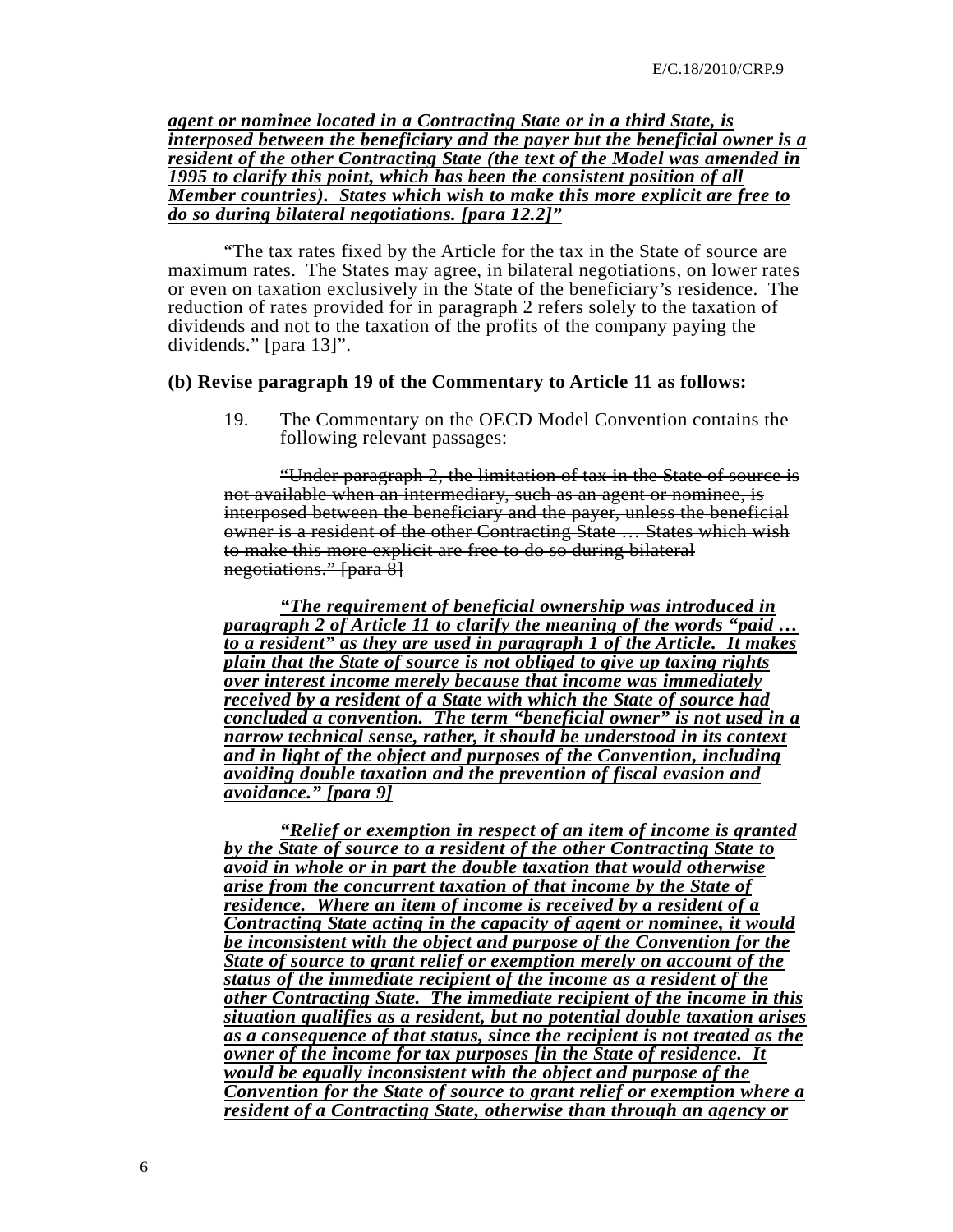*nominee relationship, simply acts as a conduit for another person who in fact received the benefits of the income concerned. For these reasons, the report from the Committee on Fiscal Affairs entitled "Double Taxation Conventions and the Use of Conduit Companies"<sup>4</sup> concludes that a conduit company cannot normally be regarded as the beneficial owner if, though the formal owner, it has, as a practical matter, very narrow powers which render it, in relation to the income concerned, a mere fiduciary or administrator acting on account of the interested parties]." [para 10]*

*"Subject to other conditions imposed by the Article, the limitation of tax in the State of source remains available when an intermediary, such as an agent or nominee located in a Contracting State or in a third State, is interposed between the beneficiary and the payer but the beneficial owner is a resident of the other Contracting State (the text of the Model was amended in 1995 to clarify this point, which has been the consistent position of all Member countries). States which wish to make this more explicit are free to do so during bilateral negotiations. [para 11]"*

*Note that*: if it is decided to adopt these changes to paragraph 19 with respect to beneficial ownership, the Committee will have to also decide how to address the rest of existing paragraph 19, which cites paragraphs of the OECD Model Commentaries that no longer exist. Given the inclusion of the new section on improper use of tax treaties in the Commentary to Article 1, the citation to prior paragraph 12 of the OECD Model Commentaries may no longer be needed. Then, the citations to prior paragraphs 13, 15, 16 and 17 could be converted into stand-alone UN Model Commentaries.

### **(c) Introduce a new paragraph 6 of the Commentary to Article 12 (with consequent re-numbering of the following paragraphs) as follows:**

*6. The Commentary on the OECD Model Convention contains the following relevant passages:*

*"[The requirement of beneficial ownership was introduced in paragraph1 of Article 12 to clarify how the Article applies in relation to payments made to intermediaries.] It makes plain that the State of source is not obliged to give up taxing rights over royalty income merely because that income was immediately received by a resident of a State with which the State of source had concluded a convention. The term "beneficial owner" is not used in a narrow technical sense, rather, it should be understood in its context and in light of the object and purposes of the Convention, including avoiding double taxation and the prevention of fiscal evasion and avoidance." [para 4]*

*"Relief or exemption in respect of an item of income is granted by the State of source to a resident of the other Contracting State to avoid in whole or in part the double taxation that would otherwise arise from the concurrent taxation of that income by the State of residence.* 

 $4 \text{ Reproduced in Volume II of the loose-leaf version of the OECD Model Tax Convention, at page R(6)-1.}$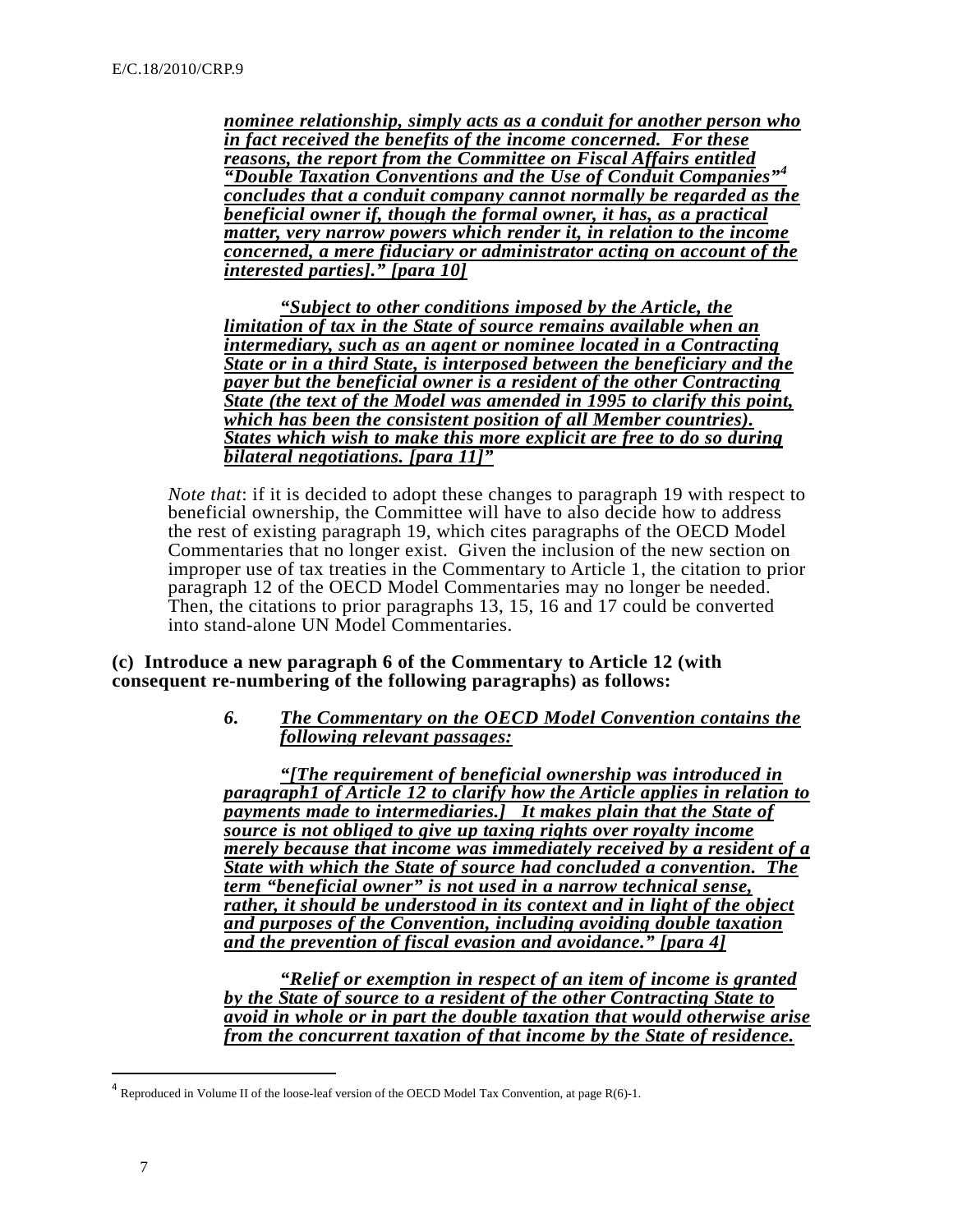*Where an item of income is received by a resident of a Contracting State acting in the capacity of agent or nominee, it would be inconsistent with the object and purpose of the Convention for the State of source to grant relief or exemption merely on account of the status of the immediate recipient of the income as a resident of the other Contracting State. The immediate recipient of the income in this situation qualifies as a resident[,] but no potential double taxation arises as a consequence of that status, since the recipient is not treated as the owner of the income for tax purposes [in the State of residence. It would be equally inconsistent with the object and purpose of the Convention for the State of source to grant relief or exemption where a resident of a Contracting State, otherwise than through an agency or nominee relationship, simply acts as a conduit for another person who in fact received the benefits of the income concerned. For these reasons, the report from the Committee on Fiscal Affairs entitled "Double Taxation Conventions and the Use of Conduit Companies"<sup>5</sup> concludes that a conduit company cannot normally be regarded as the beneficial owner if, though the formal owner, it has, as a practical matter, very narrow powers which render it, in relation to the income concerned, a mere fiduciary or administrator acting on account of the interested parties]." [para 4.1]*

*"Subject to other conditions imposed by the Article, the limitation of tax in the State of source remains available when an intermediary, such as an agent or nominee [located in a Contracting State or in a third State,] is interposed between the beneficiary and the payer, in those cases where the beneficial owner is a resident of the other Contracting State (the text of the Model was amended in 1995 to clarify this point, which has been the consistent position of all Member countries). States which wish to make this more explicit are free to do so during bilateral negotiations. [para 4.2]"*

 $5$  Reproduced in Volume II of the loose-leaf version of the OECD Model Tax Convention, at page R(6)-1.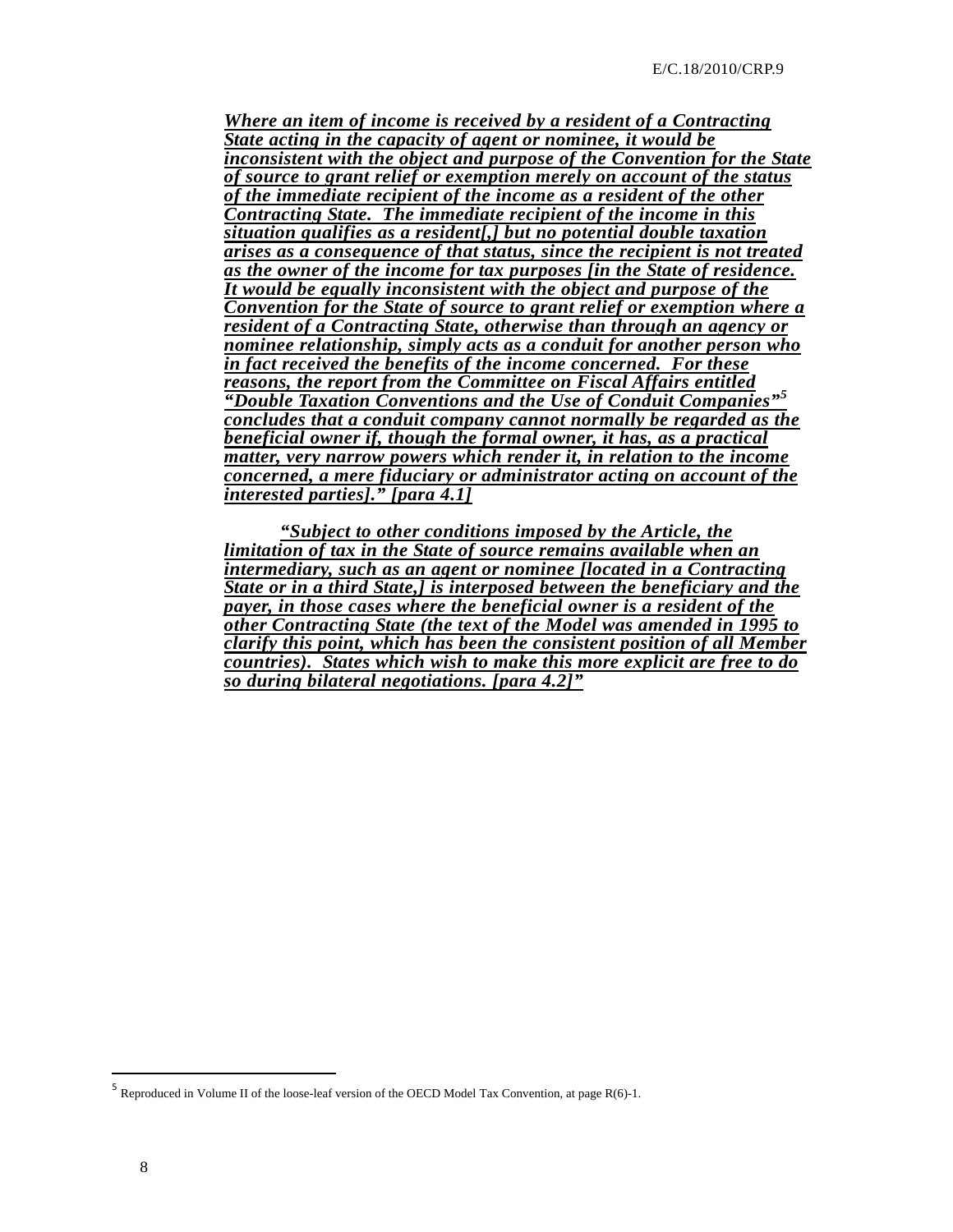### **ANNEX 1**

#### **U.S. PERSPECTIVE REGARDING THE RELEVANCE OF THE DOMESTIC LAWS OF THE STATE OF RESIDENCE IN AN ANALYSIS OF BENEFICIAL OWNERSHIP**

 As a general matter, while in the U.S. view, the beneficial ownership principles of the source State should govern when applying a bilateral tax treaty, the domestic laws of the residence State should be taken into account when determining whether the payee is a resident of the residence State. If the payment is made to a resident of the other State, the source State concepts of beneficial ownership should then be applied to determine if that person beneficially owns that payment, or if that person is acting as an agent for another person. For example, if the payment is made to an entity that is treated as a company under the law of the residence State and as a partnership under the law of the source state, the conflict of qualification rules would dictate that the source country follow the rules of the residence State to determine to whom the income is allocated and thus to whom the payment is made. This is consistent with Example 5 of the OECD Partnership Report and paragraph 6.6 the Commentary to Article 1 of the OECD Model. The source State would then apply its beneficial ownership concepts to the person to whom the income is allocated under residence State principles to determine if that person is the beneficial owner of the payment.

 The United States effectively addresses conflicts of qualification in regulations under section  $894(c)$  of the Internal Revenue Code, by using the phrase "derived by" to take into account how an item of income is allocated by the residence country. An item of income may be derived by either the entity receiving the item of income or by the interest holders in the entity, depending on the taxation rules in the entity's jurisdiction and the interest holder's jurisdiction. Once the person who derives the item of income is determined to be a resident of a particular tax jurisdiction, the United States would apply its beneficial ownership principles to determine if that person beneficially owned that item of income.

Assume, for example, that an item of income is paid from Country A to LLC, an entity resident in Country B (or in a third country). Under the laws of Country B, LLC is treated as fiscally transparent (that is, the character and source of the income flow through LLC unchanged and the owners of the entity are required to take the income into account currently). LLC has two owners that have an equal share in LLC. Owner B is an individual resident in Country B, and Owner C is an individual resident in a third country. By applying Country B's tax principles, Owner B and Owner C are determined to derive the income paid from Country A to LLC. Accordingly, only 50 percent (Owner B's share) of the payment from Country A is derived by a resident of Country B and eligible for benefits of the Country A – Country B tax treaty.

 Once the person that derives the item of income is identified, the next step would be to apply the source country's principles of beneficial ownership to that person to determine, for instance, if that person is acting merely as an agent or nominee for another party which is not entitled to treaty benefits. Continuing with the above example, Country A would apply its principles of beneficial ownership to Owner B. If Owner B is deemed to be the beneficial owner of its share of the payment from Country A (and if he satisfies any additional requirements for entitlement to treaty benefits, such as satisfying a limitation on benefits), then Country A shall grant treaty benefits to Owner B's share of the payment to LLC.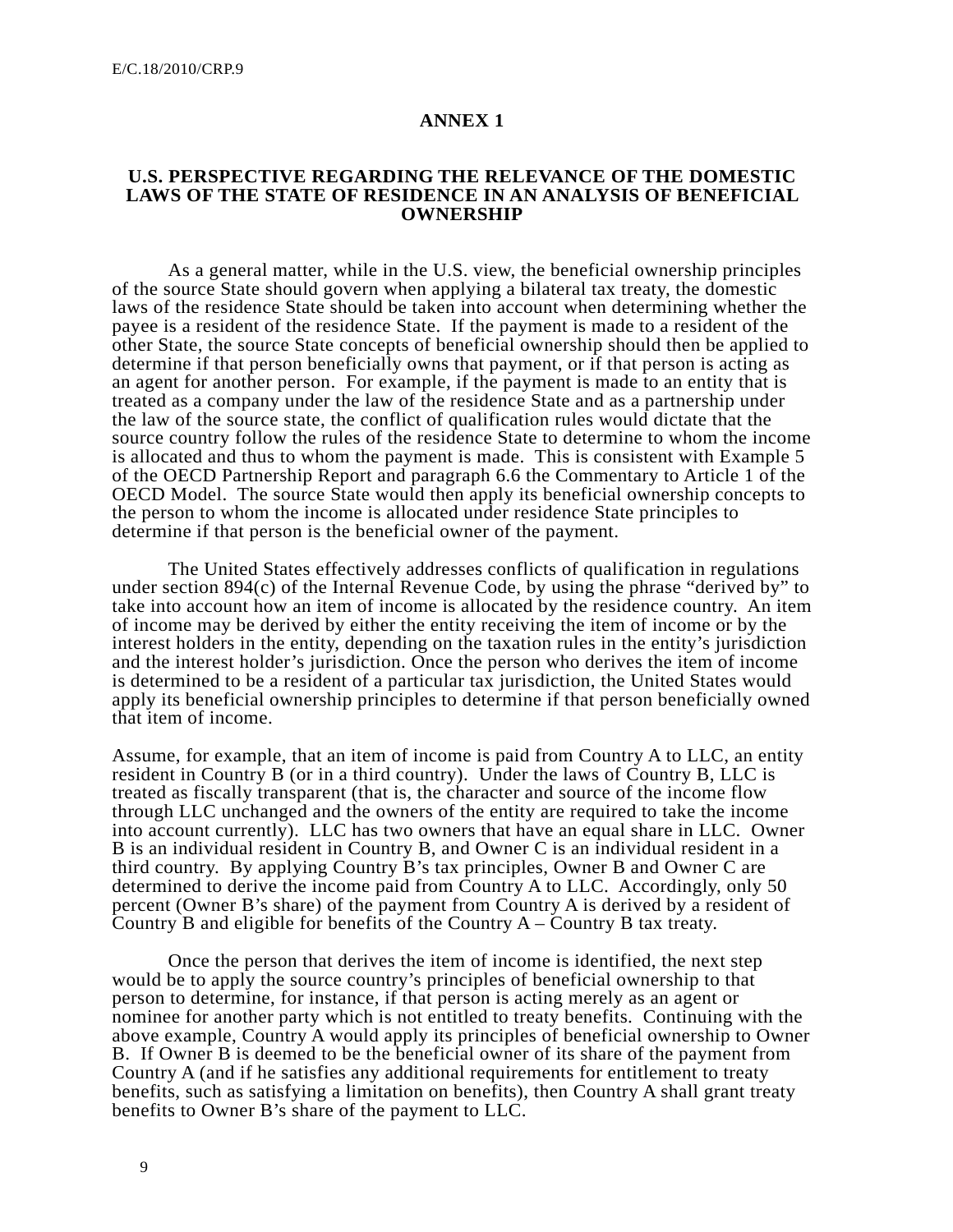This example is intended to show the importance of appropriately distinguishing and coordinating the concepts of derivation of income and beneficial ownership when granting treaty benefits. Failing to do so could produce unintended and undesirable results. For example, if Country A viewed LLC as opaque, and did not regard Country B's domestic law in determining which person derived the income, the beneficial ownership analysis would have been applied to LLC. If LLC failed to meet Country A's beneficial ownership standards, Owner B would not receive treaty benefits to which he was entitled. Alternatively, if LLC did satisfy Country A's beneficial ownership requirements, Country A would then extend the benefits of the A-B treaty to Owner C, which is an equally unwelcome result.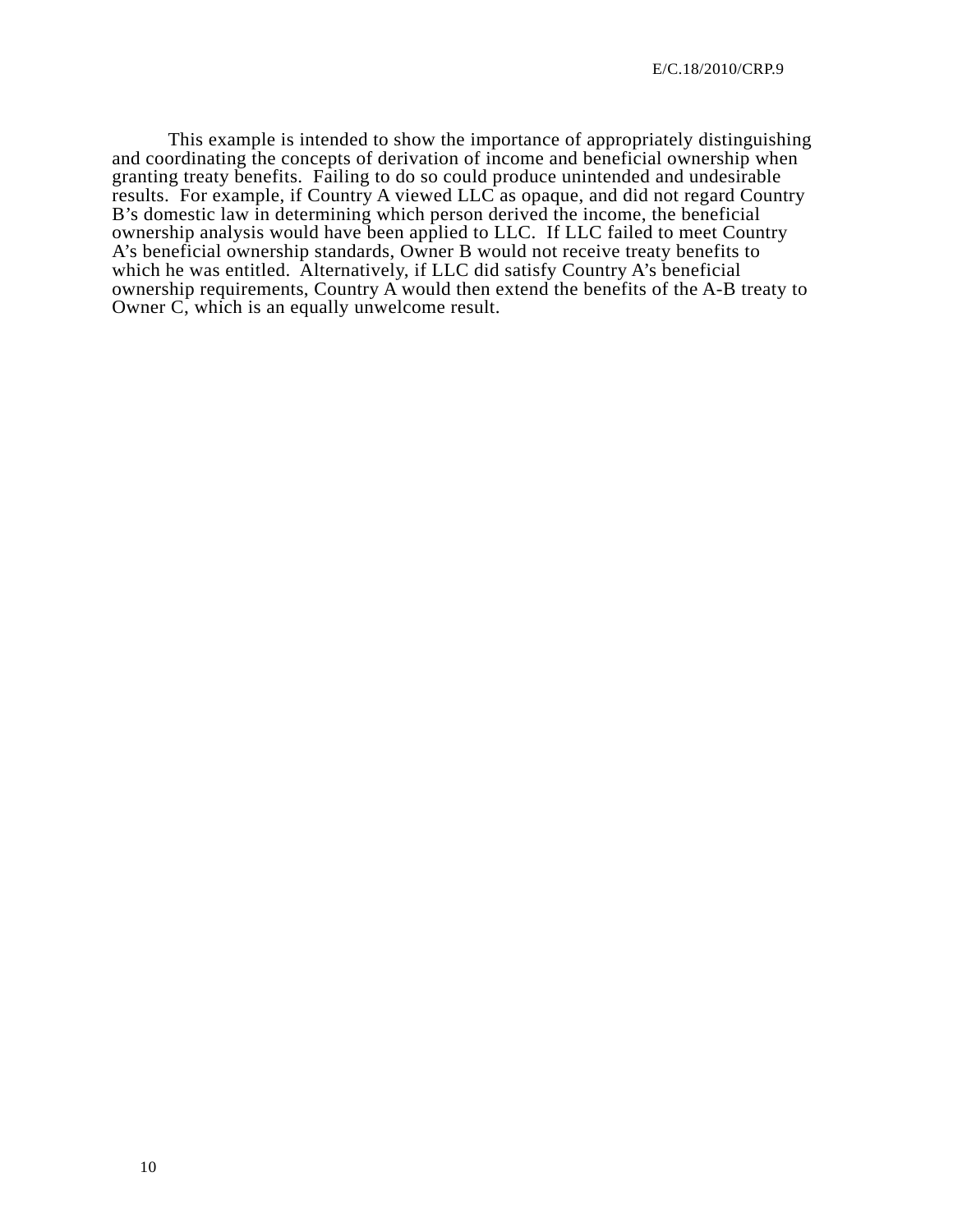# **ANNEX 2**

### **GUIDANCE ON DEFINITION OF 'BENEFICIAL OWNER' FROM THE CHINESE STATE ADMINISTRATION OF TAXATION**

#### **Introduction**

 The following are excerpts from an article from Deloitte's China Tax Alert November 9, 2009, entitled "SAT Issues Guidance on Definition of 'Beneficial Owner'" by Leonard Khaw, Hong Ye and David McGuigan.

 "The Chinese State Administration of Taxation (SAT) issued a circular (Circular 601) on 27 October 2009 that provides guidance for determining whether a resident of a contracting state is the "beneficial owner" of an item of income under China's tax treaties and tax arrangements.

Circular 601 is the latest development in China's focus on cross-border taxation and it supplements recent circulars aimed at strengthening the administration of non-resident enterprises claiming treaty benefits. (The International Taxation Division of the SAT recently issued circulars in relation to the implementation of the dividends article of tax treaties, non-residents claiming treaty benefits and implementation of the royalties article.)

#### **Highlights of Circular 601**

 *Beneficial owner:* Circular 601 provides that the term beneficial owner refers to a person who has the right of ownership and control over the item of income, or the right or property from which that item of income is derived. It further notes that a beneficial owner, generally, must be engaged in substantive business activities and can be an individual, a corporation or any other group.

 *Agent or conduit companies:* Circular 601 states that an agent or conduit company will not be regarded as a beneficial owner (and, therefore, will not qualify for treaty benefits) if the entity is considered a "conduit company," and the circular sets out guiding principles as to the type of entities the SAT would consider to be conduit companies.

 Specifically, Circular 601 states that a conduit company normally refers to a company that is set up for the purpose of avoiding or reducing tax or transferring or accumulating profits. Additionally, conduit companies are generally those that are registered in their country of residence merely to satisfy the legal requirements of tax residence and are not companies that engage in substantive activities such as manufacturing, sales and management.

 *Specific factors to assist in determining the beneficial owner:* According to Circular 601, the presence of the following would be considered factors that could negatively affect an applicant's status as the beneficial owner:

1) The applicant is obliged to distribute most of its income (e.g. more than 60%) to a resident of another country within a prescribed time period (e.g. within 12 months from the date of receipt);